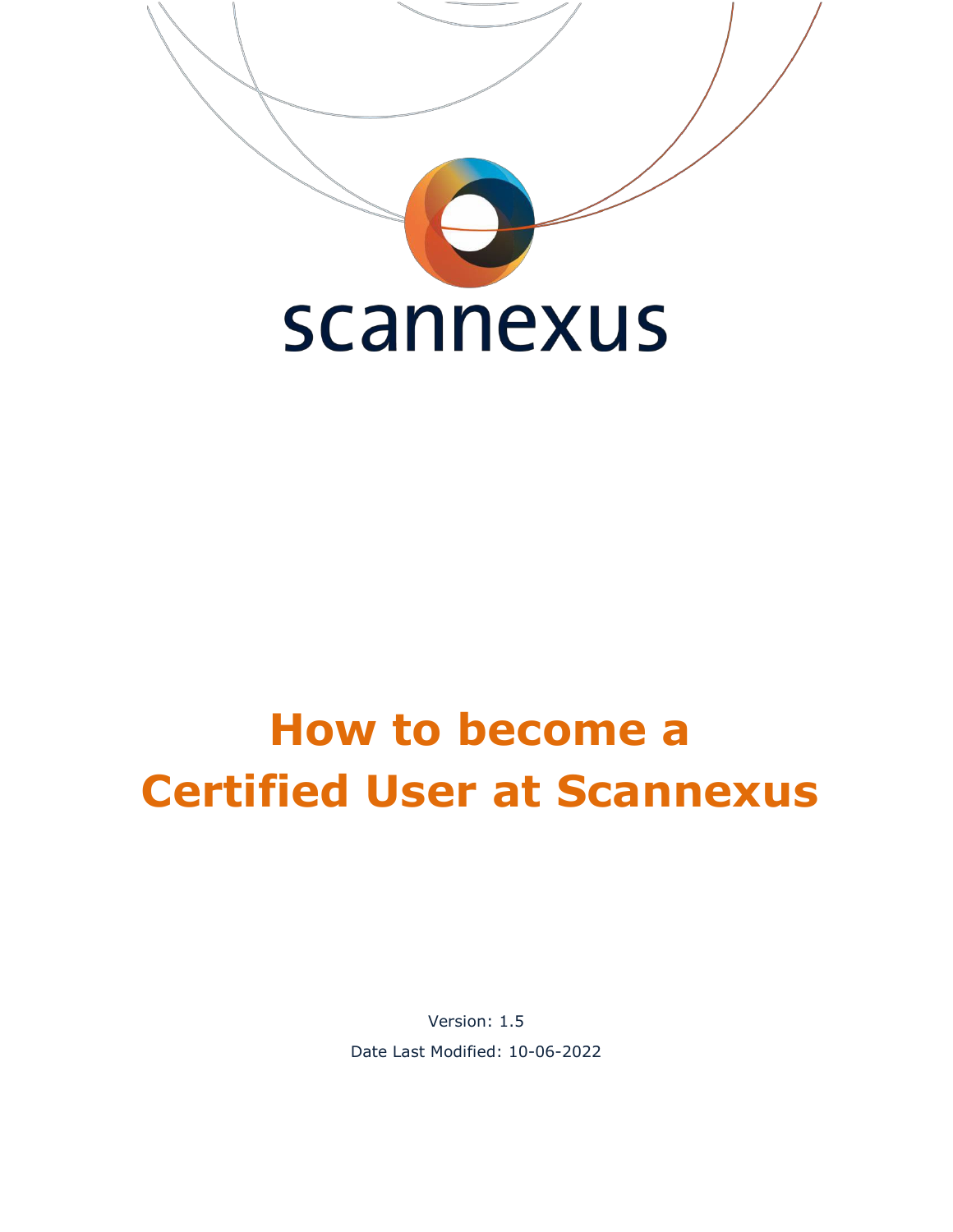

## **1 ORGANISATION**

The first step in becoming a certified user (CU) is to have a project and signed contract with Scannexus.



We aim to give a full CU training once every month. The training takes place in the Scannexus MRI facility (Oxfordlaan 55) in groups of 2 to 5 trainees in either Dutch or English. Three sessions are needed to complete the full basic CU training (3T training). Each session will take up to 4 hours. The 7T Upgrade Training consists of one session of 3 hours.

The final part of the training takes place during the first measurement(s) of your study. During the supervised session(s) your skills will be evaluated to see if you are able to work safely and know how to operate the scanner.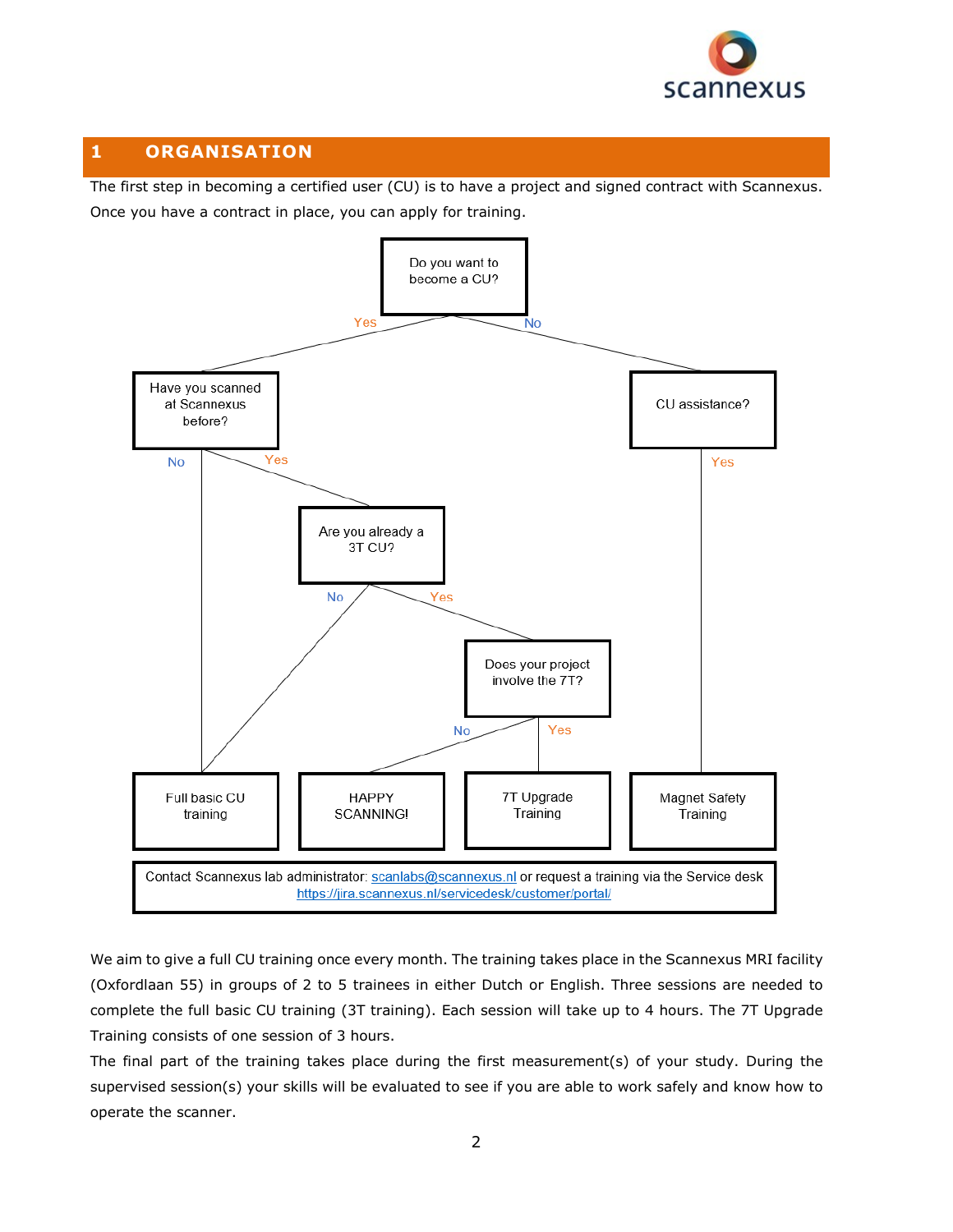

## **2 TRAINING**

#### 2.1 FULL BASIC CU TRAINING

If you have no previous experience with scanning at Scannexus you will have to complete the full Basic CU training. The training consists of the online GUFI training (see "2.3 Magnet Safety Training" for more information) and three onsite sessions. The training will start when there are enough applicants. The period between completion of the training and the real project measurements should be kept as small as possible.

#### **FULL BASIC CU TRAINING**

### **CU 3T**

First supervised scan 3T

**CU 7T** 7T Upgrade training

- 1. Session 1 Safety & Screening 2. Session 2 – Rules & Software
- 3. Session 3 Practice scanning

Learning objectives of the trainings are:

- Knowing how to work safely and;
- How to perform a successful MRI measurement.

#### 2.2 7T UPGRADE TRAINING

To become a certified user for 7T, you will need a 7T upgrade training. The focus will lie on how to act upon the differences in scanning in higher field strength and the accompanying steps to be taken, like shimming. It will consist of one session of 2-3 hours.

After the group session you will have the opportunity to practice on a phantom to get prepared for your first supervised scan session. It is recommended to create your own workflow of scanning and note down all separate steps.

#### 2.3 MAGNET SAFETY TRAINING

If you are a student or other user who will not be scanning but will be present in the console room or help with the preparation of subjects, you will need to complete the Magnet Safety training. It will consist of an online GUFI training, watching the Siemens safety video and a 45 minute tour at our facility to show the emergency knobs. With this training you can assist CU's with their studies in the scannerlab.